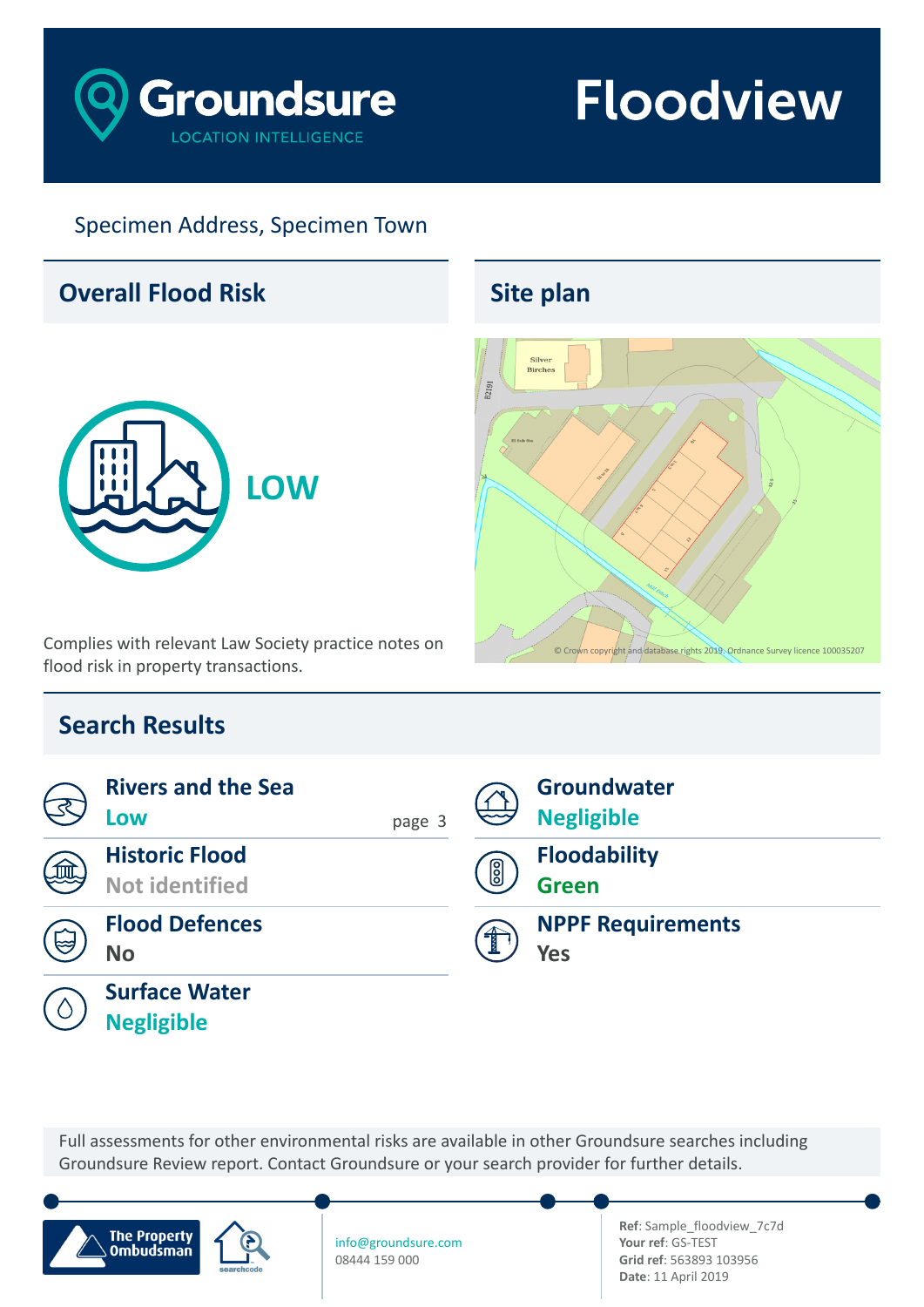<span id="page-1-0"></span>

**Your ref**: GS-TEST **Grid ref**: 563893 103956

### **Overview of findings and recommendations**

To save you time when assessing the report, we only provide maps and data tables of features within the search radius that we have identified to be of note. These relate to environmental risks that may have liability implications, affect insurance premiums, property values and/or a lender's willingness to lend.

You can view the fully comprehensive library of information we have searched on **[page 7](#page-6-0)**.

## **Flood Risk**

### **National Planning Policy Framework (NPPF)**

A full flood risk assessment will be required at the site in the event that it will be developed/redeveloped. The NPPF states that the flood risk assessment should identify and assess the risks of all forms of flooding to and from the development and demonstrate how these flood risks will be managed so that the development remains safe throughout its lifetime, taking climate change into account. Those proposing developments should take advice from the emergency services when producing an evacuation plan for the development as part of the flood risk assessment.

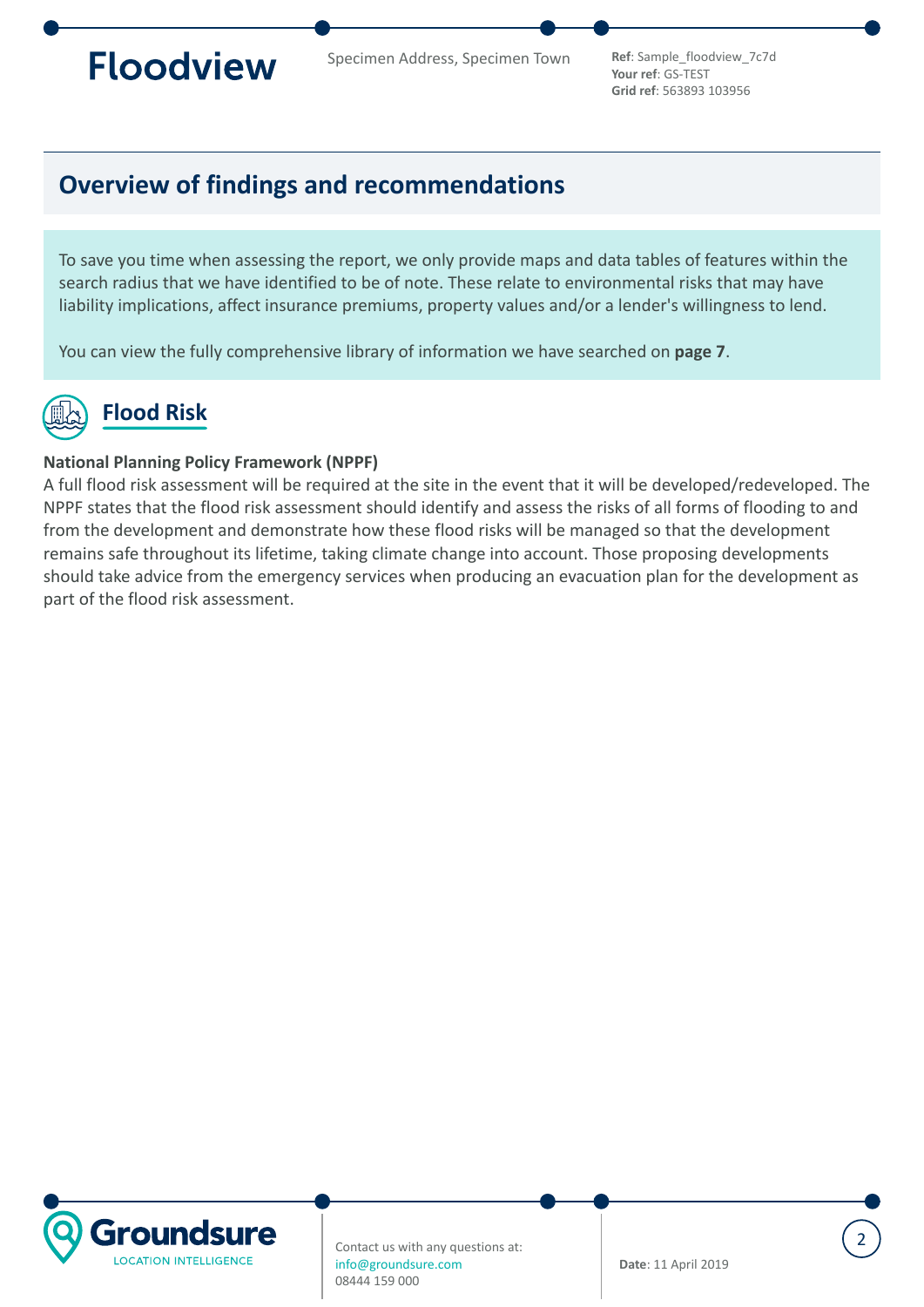Specimen Address, Specimen Town **Ref**: Sample\_floodview\_7c7d

**Your ref**: GS-TEST **Grid ref**: 563893 103956

## <span id="page-2-0"></span>**Flood Risk**

### **Risk of flooding from rivers and the sea**



#### **Risk of flooding from rivers and the sea**

The property has a Low chance of flooding in any given year, according to Risk of Flooding from Rivers and Sea (RoFRaS) data. This could cause problems with insuring the property against flood risk.

RoFRaS assesses flood risk from rivers and the sea in England and Wales, using local data and expertise. It shows the chance of flooding from rivers or the sea, taking account of flood defences and the condition those defences are in. The RoFRaS model uses local water level and flood defence data to model flood risk. See below for explanation of the RoFRaS levels of flood risk.

Please see **[page 2](#page-1-0)** for further advice.

#### **Environment Agency RoFRaS risk ratings**



Contact us with any questions at: info@groundsure.com 08444 159 000

**Date**: 11 April 2019

3

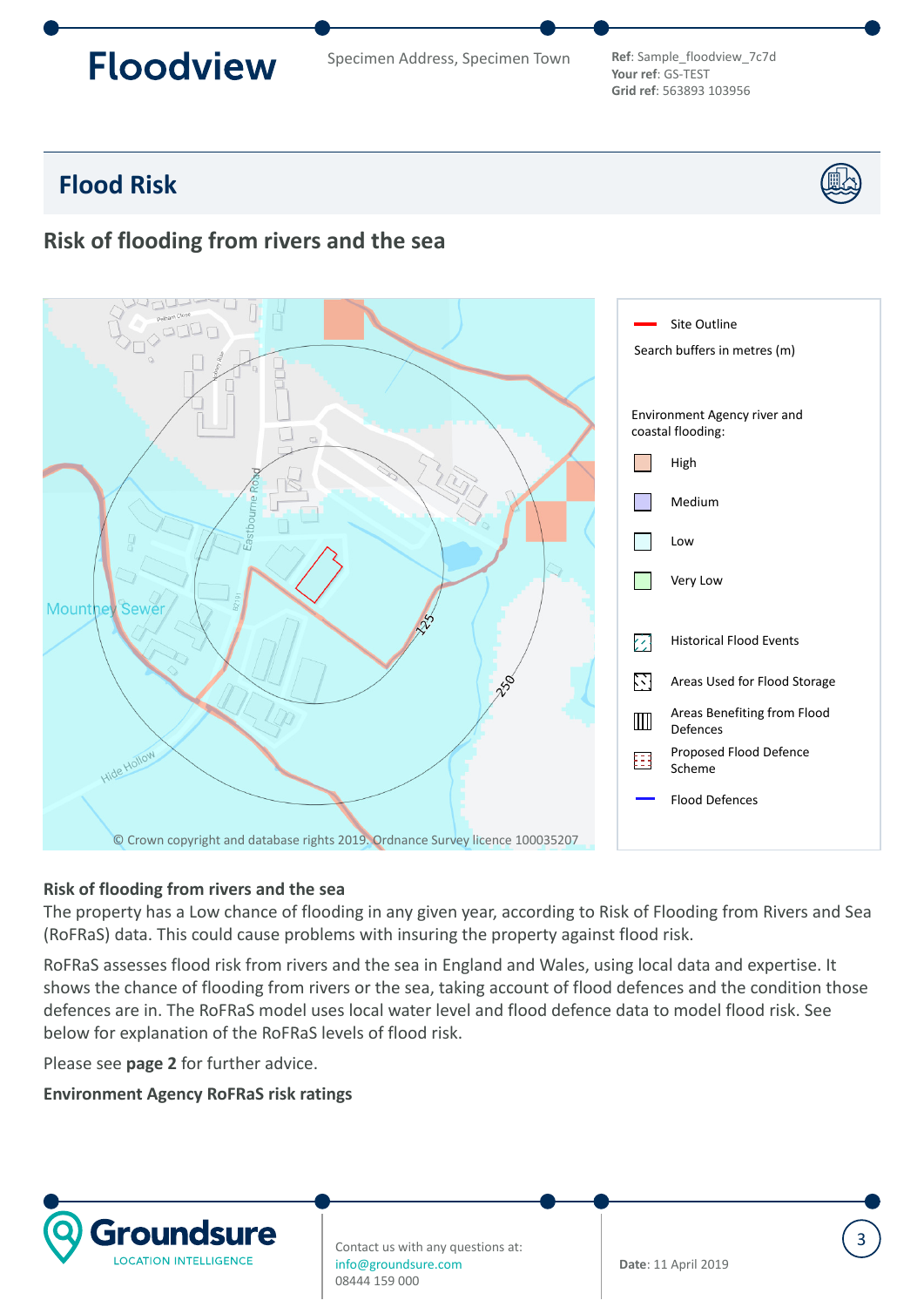Specimen Address, Specimen Town **Ref**: Sample\_floodview\_7c7d

**Your ref**: GS-TEST **Grid ref**: 563893 103956

4

| Very Low                                                                                                                    | Low                                                                                                                                                                           | <b>Medium</b>                                                                                                                                            | High                                                                                                                                     |
|-----------------------------------------------------------------------------------------------------------------------------|-------------------------------------------------------------------------------------------------------------------------------------------------------------------------------|----------------------------------------------------------------------------------------------------------------------------------------------------------|------------------------------------------------------------------------------------------------------------------------------------------|
| The chance of flooding from<br>rivers or the sea is considered<br>to be less than 1 in 1000<br>$(0.1\%)$ in any given year. | The chance of flooding from<br>rivers or the sea is considered<br>to be less than $1$ in $100(1\%)$<br>but greater than or equal to 1<br>in 1000 (0.1%) in any given<br>year. | The chance of flooding from<br>rivers or the sea is considered<br>to be less than 1 in 30 (3.3%)<br>but greater than 1 in 100 (1%)<br>in any given year. | The chance of flooding from<br>rivers or the sea is considered<br>to be greater than or equal to<br>1 in 30 (3.3%) in any given<br>year. |

### **JBA Floodability Rating**



The property has been rated as Green. Green indicates a low level of flood hazard.

JBA's Floodability rating provides an indication of the likelihood of a property being flooded from river, coastal and/or surface water flood. It is based on a ground level model that does not contain buildings or infrastructure. The Floodability information is based on a model and should not be relied upon as fact. It is only one of the many considerations reviewed as part of a commercial insurance policy.

Other underwriting considerations may include whether the building has been raised, are the contents raised off the floor, the construction type, business type, whereabouts the flooding impacts the property and the likelihood of business interruption such as access restrictions due to flood waters. As a property owner, understanding the risk to your property is valuable and adding flood resilience measures to the property,

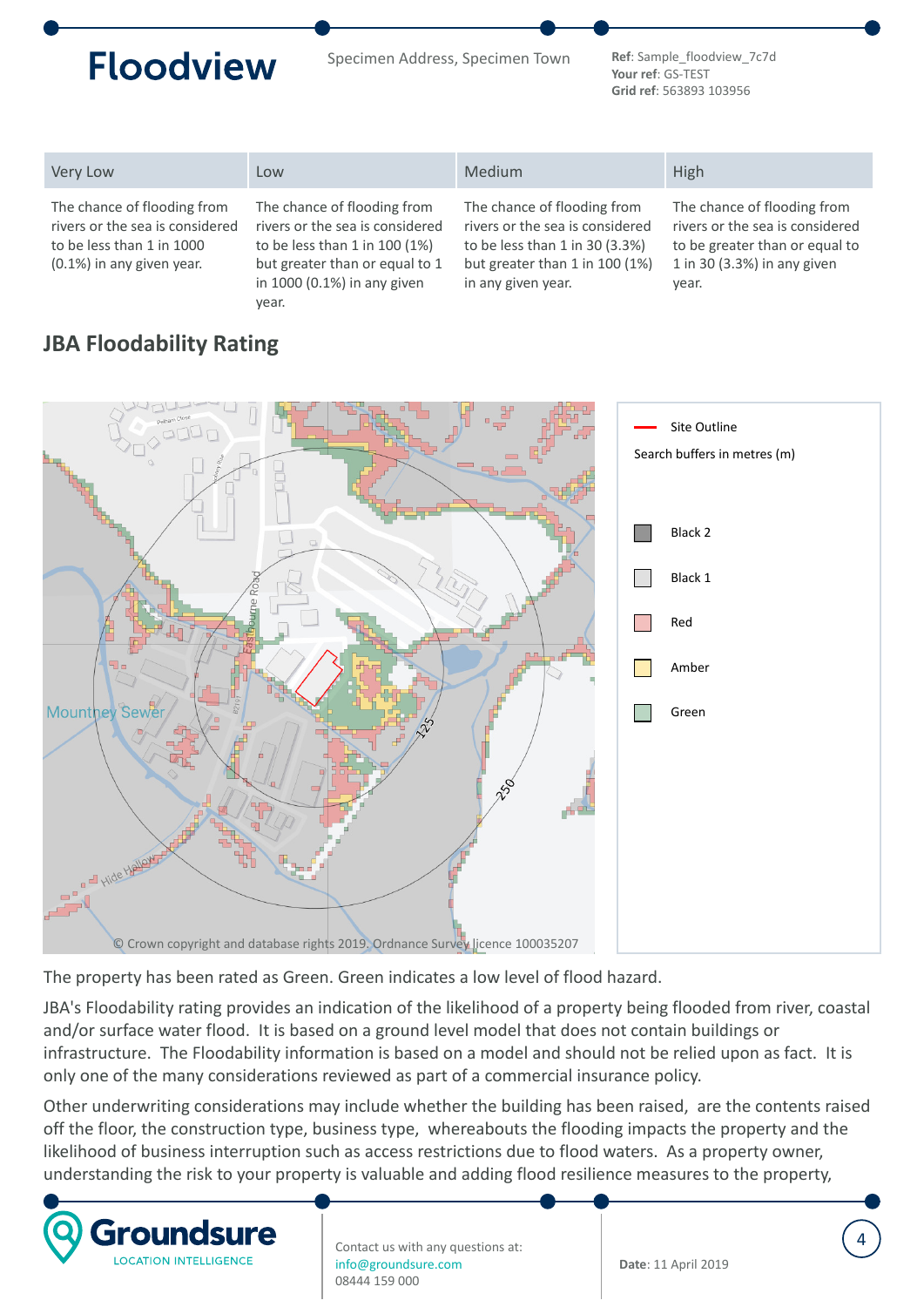

**Your ref**: GS-TEST **Grid ref**: 563893 103956

5

where known to be at risk, may help getting insurance or reducing the premium or excess charged by an insurer.

### **Flood map for planning**



The Environment Agency Flood Zone information is used within the planning system to help determine whether flood risk assessments are required for development. This guidance forms part of the National Planning Policy Framework (NPPF). The different Flood Zones are classified as follows (note that the risk values stated below do not take into account any flood defences -see the RoFRaS data for a rating that takes flood defences into account):

**Zone 1** – little or no risk with an annual probability of flooding from rivers and the sea of less than 0.1%.

**Zone 2** – low to medium risk with an annual probability of flooding of 0.1-1.0% from rivers and 0.1-0.5% from the sea.

**Zone 3 (or Zone 3a)** – high risk with an annual probability of flooding of 1.0% or greater from rivers, and 0.5% or greater from the sea.

**Zone 3b** – very high risk with the site being used as part of the functional flood plain or as a Flood Storage Area.

Owners of properties within Zone 2 and Zone 3 are advised to sign up to the Environment Agency's Flood

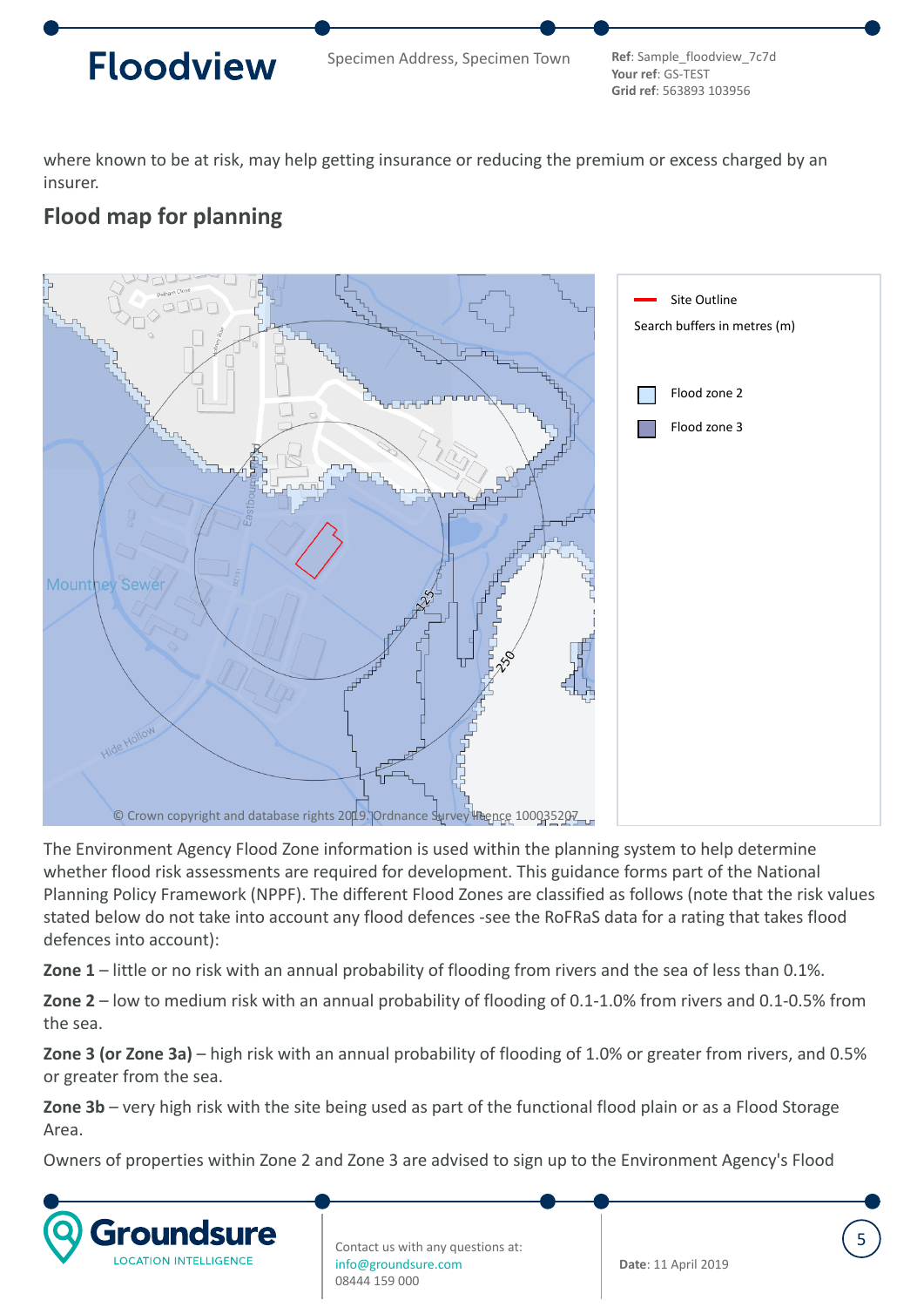

**Your ref**: GS-TEST **Grid ref**: 563893 103956

Warning scheme. The Flood Zone(s) found at the property are shown in the table below.

|              |         | Distance Direction Description |
|--------------|---------|--------------------------------|
| $\mathbf{0}$ | on site | Flood zone 2                   |
| $\Omega$     | on site | Flood zone 3                   |

This data is sourced from the Environment Agency / Natural Resources Wales

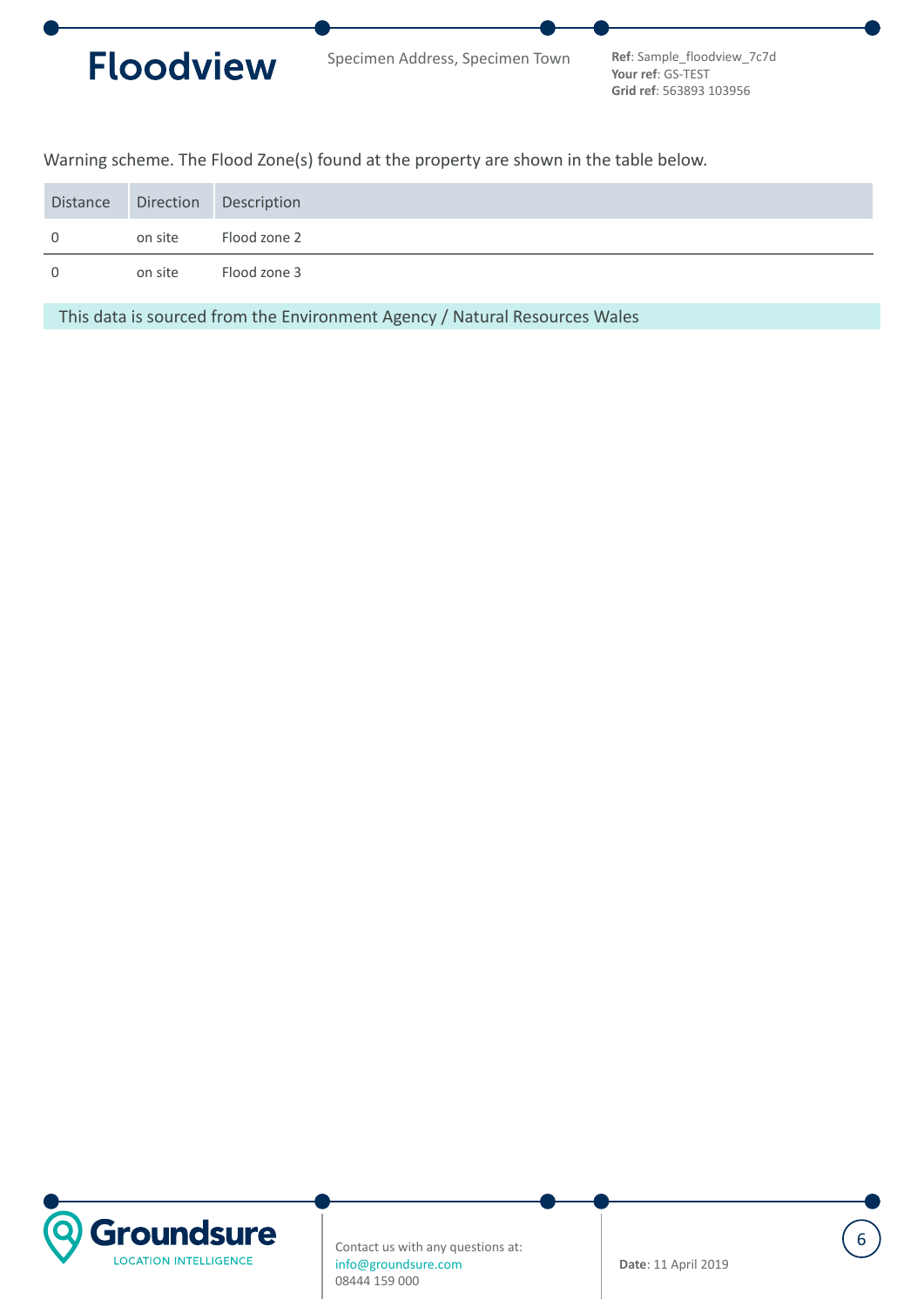<span id="page-6-0"></span>

**Your ref**: GS-TEST **Grid ref**: 563893 103956

### **Datasets searched**

This is a full list of the data searched in this report. If we have found results of note we will state "Identified". If no results of note are found, we will state "Not identified". Our intelligent filtering will hide "Not identified" sections to speed up your workflow.

| <b>Flood Risk</b>                        |                   |  |  |  |  |
|------------------------------------------|-------------------|--|--|--|--|
| Risk of flooding from rivers and the sea | <b>Identified</b> |  |  |  |  |
| Flood storage areas: part of floodplain  | Not identified    |  |  |  |  |
| Historical flood areas                   | Not identified    |  |  |  |  |
| Areas benefiting from flood defences     | Not identified    |  |  |  |  |
| Flood defences                           | Not identified    |  |  |  |  |
| Proposed flood defences                  | Not identified    |  |  |  |  |
| Surface water flood risk                 | Not identified    |  |  |  |  |
| Groundwater flooding                     | Not identified    |  |  |  |  |

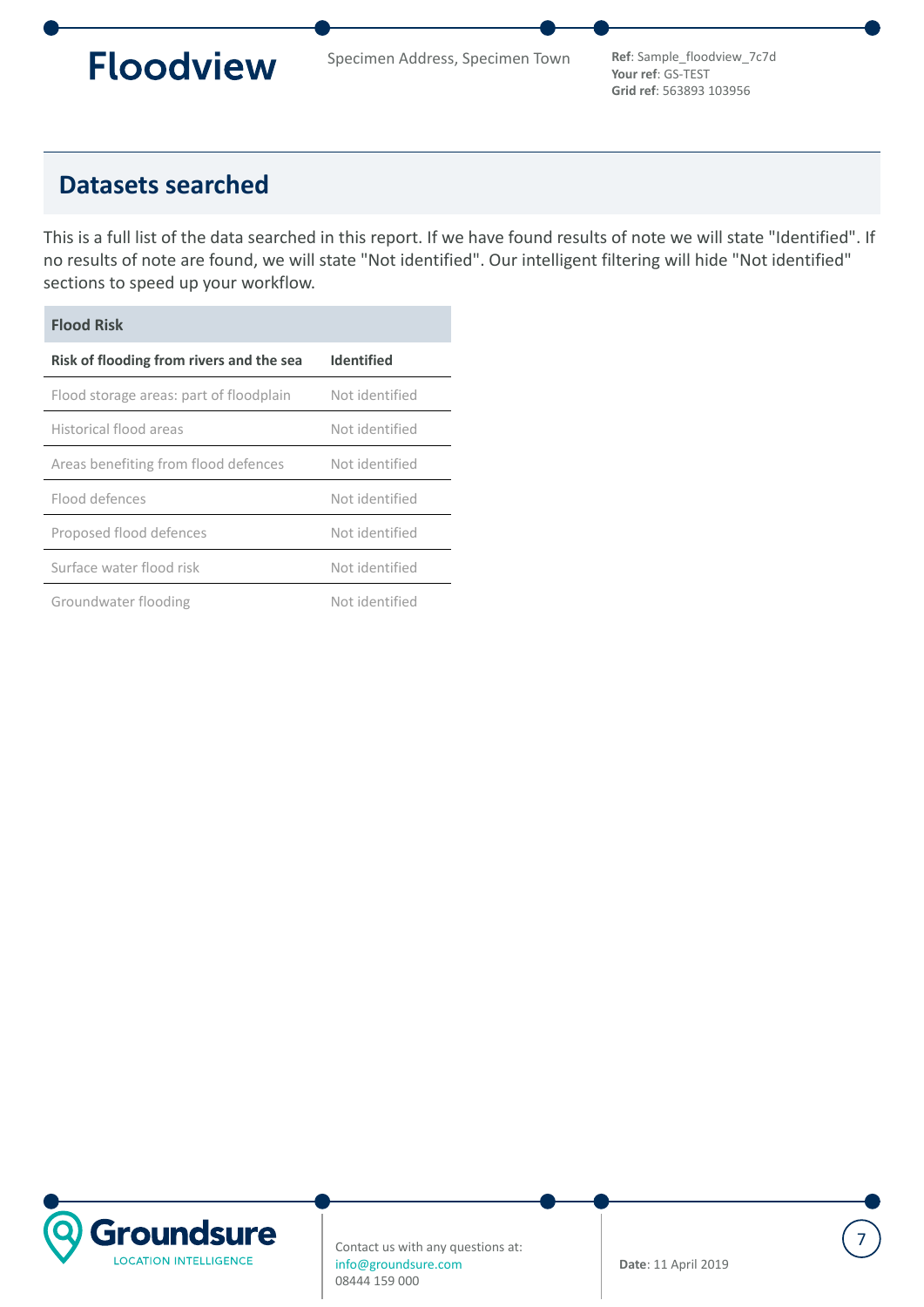Specimen Address, Specimen Town **Ref**: Sample\_floodview\_7c7d

**Your ref**: GS-TEST **Grid ref**: 563893 103956

## **Flood information**

The Flood Risk Assessment section is based on datasets covering a variety of different flooding types. No inspection of the property or of the surrounding area has been undertaken by Groundsure or the data providers. The modelling of flood hazards is extremely complex and in creating a national dataset certain assumptions have been made and all such datasets will have limitations. These datasets should be used to give an indication of relative flood risk rather than a definitive answer. Local actions and minor variations, such as blocked drains or streams etc. can greatly alter the effect of flooding. A low or negligible modelled flood risk does not guarantee that flooding will not occur. Nor will a high risk mean that flooding definitely will occur. Groundsure's overall flood risk assessment takes account of the cumulative risk of river, coastal, surface water (pluvial), and groundwater flooding and historic flood events.

### **Risk of flooding from rivers and the sea**

This is an assessment of flood risk for England and Wales produced using local data and expertise, provided by Environment Agency. It shows the chance of flooding from rivers or the sea presented in categories taking account of flood defences and the condition those defences are in. The model uses local water level and flood defence data to model flood risk.

#### **Historic flood events**

Over 86,000 events are recorded within this database. This data is used to understand where flooding has occurred in the past and provides details as available. Absence of a historic flood event for an area does not mean that the area has never flooded, but only that Environment Agency/Natural Resources Wales do not currently have records of flooding within the area. Equally, a record of a flood footprint in previous years does not mean that an area will flood again, and this information does not take account of flood management schemes and improved flood defences.

#### **Surface water flooding**

JBA Risk Management surface water flood map identifies areas likely to flood following extreme rainfall events, i.e. land naturally vulnerable to surface water or "pluvial" flooding. This data set was produced by simulating 1 in 75 year, 1 in 200 year and 1 in 1000 year rainfall events. Modern urban drainage systems are typically built to cope with rainfall events between 1 in 20 and 1 in 30 years, though older ones may even flood in a 1 in 5 year rainstorm event.

### **Proposed flood defences**

The data includes all Environment Agency/Natural Resources Wales's projects over £100K that will change or sustain the standards of flood defence in England and Wales over the next 5 years. It also includes the equivalent schemes for all Local Authority and Internal Drainage Boards.

#### **Flood storage areas**

Flood Storage Areas may also act as flood defences. A flood storage area may also be referred to as a balancing reservoir, storage basin or balancing pond. Its purpose is to attenuate an incoming flood peak to a flow level that can be accepted by the downstream channel. It may also delay the timing of a flood peak so that its volume is discharged over a longer time interval. These areas are also referred to as Zone 3b or 'the functional floodplain' and has a 5% or greater chance of flooding in any given year, or is designed to flood in the event of an extreme (0.1%) flood or another probability which may be agreed between the Local Planning Authority and Environment Agency/Natural Resources Wales, including water conveyance routes. Development within Flood Storage Areas is severely restricted.



Contact us with any questions at: info@groundsure.com 08444 159 000

**Date**: 11 April 2019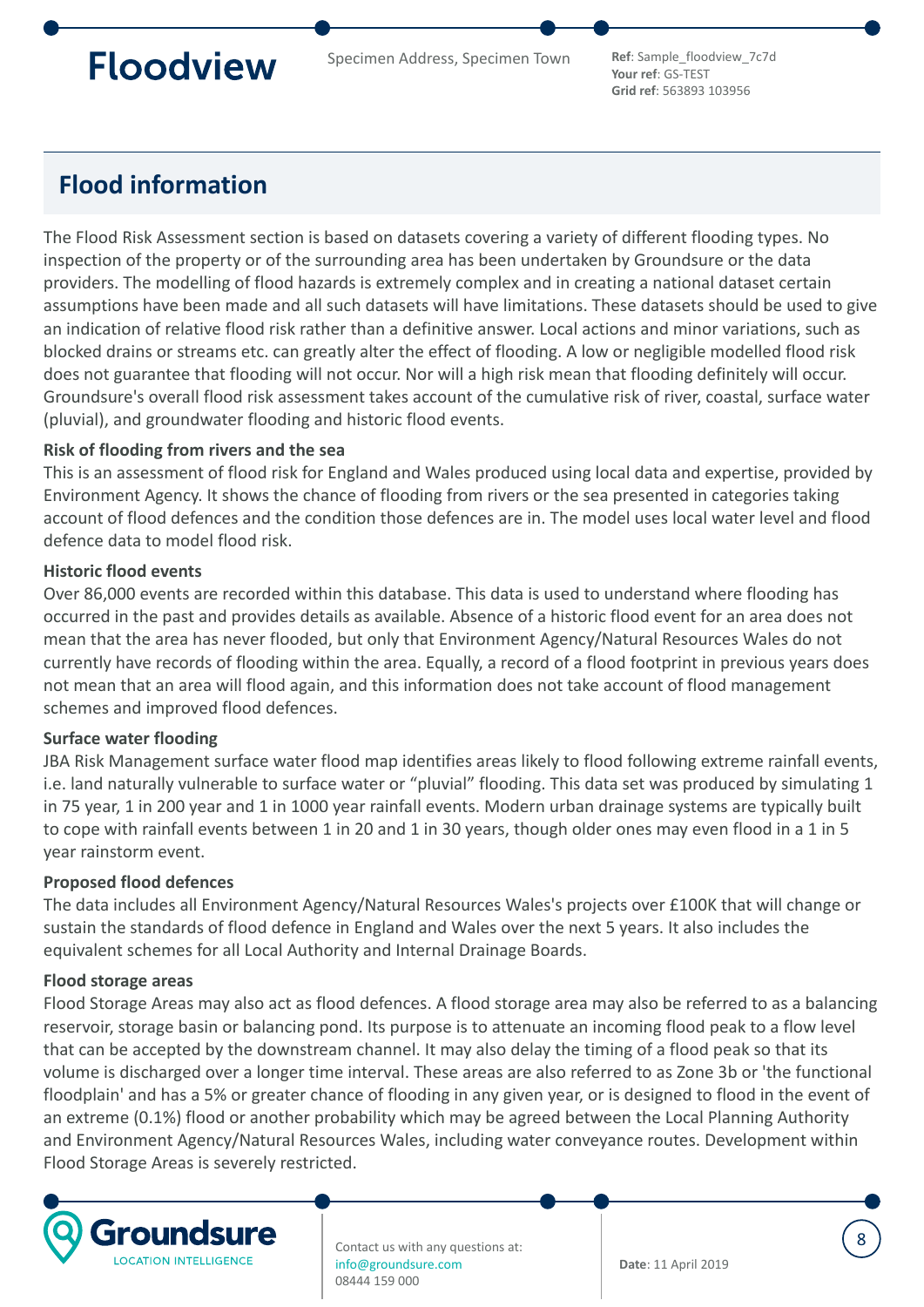Specimen Address, Specimen Town **Ref**: Sample\_floodview\_7c7d

**Your ref**: GS-TEST **Grid ref**: 563893 103956

#### **Groundwater flooding**

Groundwater flooding is flooding caused by unusually high groundwater levels. It occurs as excess water emerging at the ground surface or within underground structures such as basements. Groundwater flooding tends to be more persistent than surface water flooding, in some cases lasting for weeks or months, and it can result in significant damage to property. This risk assessment is based on a 5m Digital Terrain Model (DTM) and a 1 in 100 year return period.

### **Search Code and Groundsure terms and conditions**

#### **IMPORTANT CONSUMER PROTECTION INFORMATION**

This search has been produced by Groundsure Ltd, Sovereign House, Church Street, Brighton, BN1 1UJ. Tel: 08444 159 000. Email: [info@groundsure.com](mailto:info@groundsure.com) which is registered with the Property Codes Compliance Board (PCCB) as a subscriber to the Search Code. The PCCB independently monitors how registered search firms maintain compliance with the Code.

#### **The Search Code**

- provides protection for homebuyers, sellers, estate agents, conveyancers and mortgage lenders who rely on the information included in property search reports undertaken by subscribers on residential and commercial property within the United Kingdom
- sets out minimum standards which firms compiling and selling search reports have to meet
- promotes the best practice and quality standards within the industry for the benefit of consumers and property professionals enables consumers and property professionals to have confidence in firms which subscribe to the code, their products and  $\blacksquare$
- services

By giving you this information, the search firm is confirming that they keep to the principles of the Code. This provides important protection for you.

#### **The Code's core principles**

Firms which subscribe to the Search Code will:

- display the Search Code logo prominently on their search reports  $\blacksquare$
- $\bullet$ act with integrity and carry out work with due skill, care and diligence
- at all times maintain adequate and appropriate insurance to protect consumers  $\qquad \qquad \blacksquare$
- conduct business in an honest, fair and professional manner  $\bullet$
- handle complaints speedily and fairly
- ensure that products and services comply with industry registration rules and standards and relevant laws  $\blacksquare$
- monitor their compliance with the Code

#### **Complaints Advice**

If you have a query or complaint about your search, you should raise it directly with the search firm, and if appropriate ask for any complaint to be considered under their formal internal complaints procedure. If you remain dissatisfied with the firm's final response, after your complaint has been formally considered, or if the firm has exceeded the response timescales, you may refer your complaint for consideration under The Property Ombudsman scheme (TPOs). The Ombudsman can award up to £5,000 to you if the Ombudsman finds that you have suffered actual financial loss and/or aggravation, distress or inconvenience as a result of your search provider failing to keep to the Code.

Please note that all queries or complaints regarding your search should be directed to your search provider in the first instance, not to TPOs or to the PCCB.

#### **TPO's Contact Details:**

The Property Ombudsman scheme, Milford House, 43-55 Milford Street, Salisbury, Wiltshire SP1 2BP. Tel: 01722 333306 Fax: 01722 332296 Email: [admin@tpos.co.uk](mailto:admin@tpos.co.uk) Web:<https://www.tpos.co.uk/>

You can get more information about the PCCB from [https://pccb.org.uk/.](https://pccb.org.uk/)